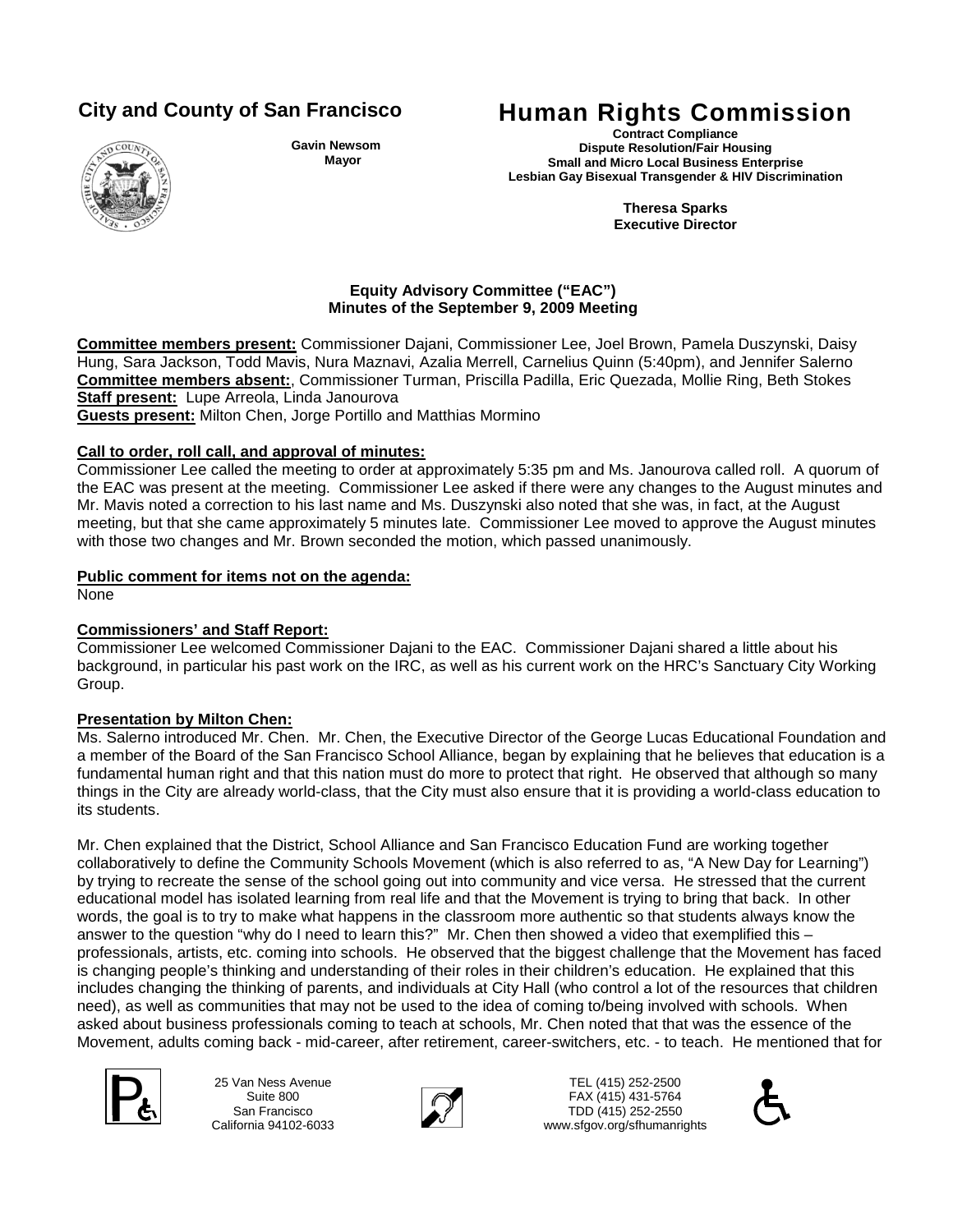people who want to volunteer to teach at schools, they should contact either the Education Fund, San Francisco School Volunteers or the School Alliance. Finally, when asked about what the EAC can do to educate itself further about the Movement and what else we can we do to get involved, Mr. Chen said that he would provide us with publications and videos and recommended that we speak to individuals at the District and City (since both are towards the Movement's model), along with individuals at the School Alliance and Hydra Mendoza.

### **Presentation by Matthias Mormino and Jorge Portillo**

Matthias Mormino (from Families and SROs Collaborative) and Jorge Portillo (from the Mission SRO Collaborative) came to the EAC to describe the Rapid Rehousing Program and to ask the EAC to support the proposed legislation that was recently introduced surrounding this Program. The legislation was introduced by Supervisor Avalos and is being co-sponsored by Supervisors Chui, Daly, Mar and Campos.

Mr. Mormino described that the Rapid Rehousing Program has been in existence since 2007 and that it is administered by HSA. Under the Program, a housing subsidy is given to families seeking to move out of their SROs and into more adequate housing. The Program subsidizes up to \$500 more for rent than the family is currently paying to move into the more adequate housing. Requirements for being on the Program include that: the family must provide a plan (which includes details such as what the family will do to increase their income to afford to stop using the subsidy in a certain amount of time; along with other benchmarks such as getting an education (taking English classes), for example). Under the Program, the family is required to increase its income by \$6000 in 2 years. Mr. Mormino observed that this is extremely difficult for a lot of families to do.

Mr. Mormino then explained that the proposed legislation seeks more realistic parameters consisting of either a needbased subsidy (a subsidy as long as a family needs it to get themselves out of their situation) or a 5 year-long subsidy. He added that currently, of the families that have successfully transitioned off the program, 41 families have been off the subsidy for 6 months, but that 14 are not housed any more. He noted that he believed that part of the problem is that the current Program is not involving the families in how the Program is run. He added that he believes that another problem is that there are currently only 162 families participating in the Program, but that there are funds for 113 more families to participate. Mr. Mormino and Mr. Portillo suggested sitting back around the table with families that have gone through/are going through the Program and asking them how to make it work better. Mr. Mormino cited a survey that was conducted in which 2/3 of families surveyed who hadn't applied for the Program stated that they were too afraid the program wouldn't work for them and were reluctant to apply for the Program to begin with.

EAC members then proceeded to ask a series of questions, including, how the drafters of the legislation came up with the new 5 year time frame? Mr. Mormino said that although one solution does not fit all families, their sense, after talking to community groups and families over the course of the last 2 years, was that 5 years is adequate. With respect to graduates of the Program, Mr. Mormino stated that: after 6 months, 41 families were off the subsidy for at least 6 months; and 27 remained housed; after 1 year, 12 families were off the subsidy for at least 12 months; and 7 remained housed; and after 2 years, 51 families did not either meet their plan's goals or the Program's requirements. When asked whether in attempting to change the Program to 5 years the intent was to subsidize families for all 5 years or to slowly wean them off of the Program, they answered that the families would transition off at any point that they would reach a stable increase in income. Mr. Mormino and Portillo then added that part of the legislation seeks to have monitoring built into the Program. Finally, when asked whether increasing the timeline to 5 years would end up serving fewer people (since more money would be required to keep families on the subsidy for a longer period of time), they stated that currently 1/3 of the slots for families are still available anyway, because so many families are scared of applying because they won't meet the eligibility requirements or will not fulfill the Programs requirements.

The EAC expressed the following concerns after the presentation: that the documented/undocumented status of families may/may not allow families to access these funds; that the actual success rate of the program was still unclear to them; that the needs of families that have substance-abuse/language-acquisition issues were not being addressed; whether information about the Program is getting out to the right people; whether if the time is extended to 5 years, additional money be needed since families will be on the Program longer; and how the current economy is impacting the Program. EAC members also expressed an interest in seeing the survey of families that was conducted.